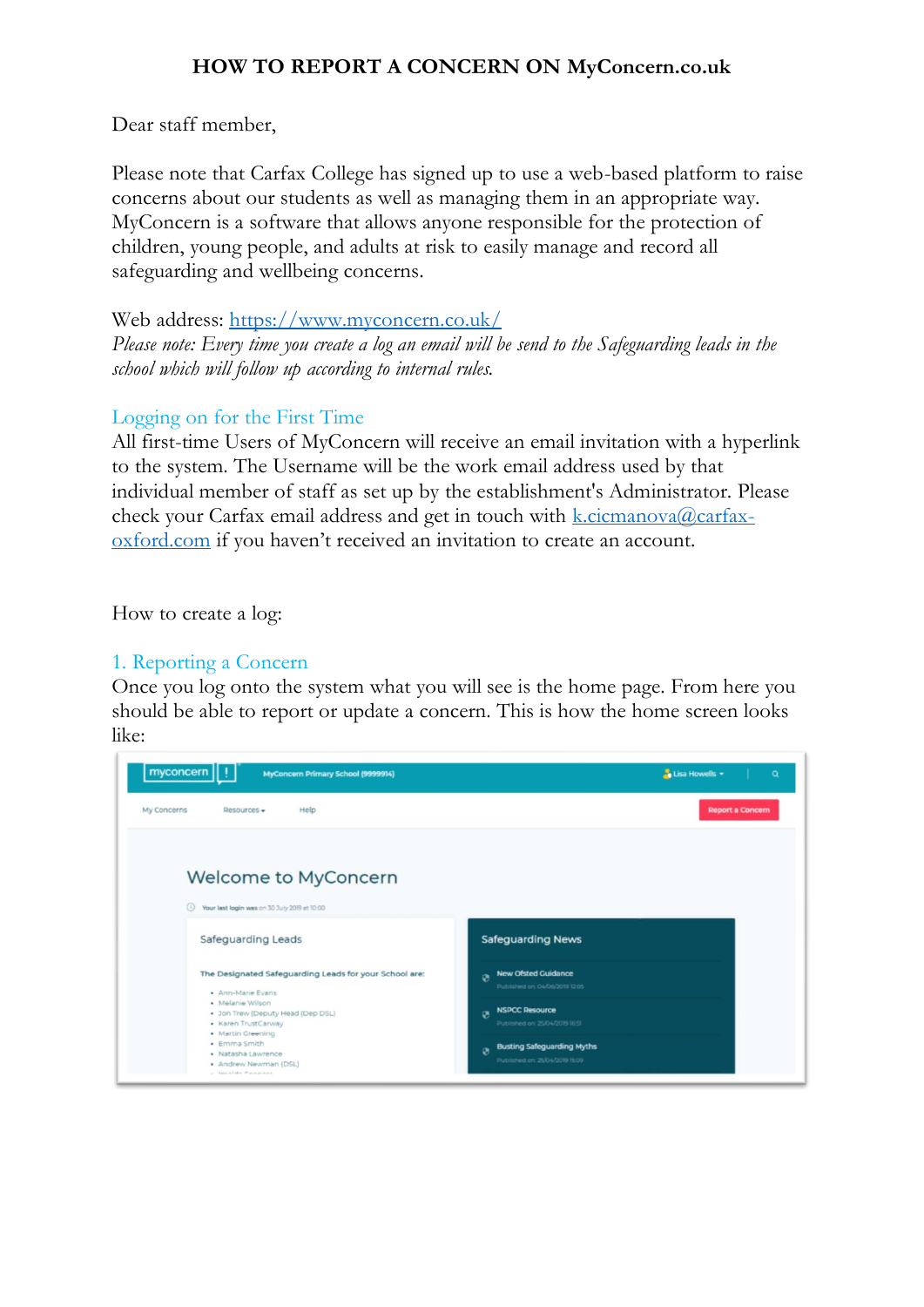## **HOW TO REPORT A CONCERN ON MyConcern.co.uk**

By selecting 'Report a Concern' the following screen appears:

| myconcern     <br><b>My Concerns</b><br>Desputies + | MyCoreann Primary School (MINING)<br>resta                                                                                |          | A clear research in the U.S. Co. |
|-----------------------------------------------------|---------------------------------------------------------------------------------------------------------------------------|----------|----------------------------------|
|                                                     | Report a Concern                                                                                                          |          |                                  |
|                                                     | Name(s) of Pupil(s)<br>Search                                                                                             | $\Omega$ |                                  |
|                                                     | C - Please and the Neverth who are the subject of this company and add any other Neverthi and was made as a little little |          |                                  |
|                                                     | Concern Summary<br>e.g. eyey - stepet around at latent this money with a badly tourant type aye.                          |          |                                  |
|                                                     | Concern Date/Time                                                                                                         |          |                                  |
|                                                     | <b>COMMITTEE HERINGS</b>                                                                                                  |          |                                  |

## 1.1 Name of pupil

You can either enter the full name of the individual into the text field or search for individuals based on the forename or the surname. The system will start generating search results when there are at least three characters in the text field.

## 1.2 Concern Summary

The Concern Summary is a one-line sentence outlining the core detail of the concern in a maximum of 250 characters. The purpose is to make it easier to identify concerns as this will appear on the concerns dashboard once submitted alongside other reported concerns.

#### 1.3 Date/Time

You can select the time and date that the incident first came to your notice from the pop-up calendar. The calendar will allow you to record historical concerns if necessary.

#### 1.4 Details of concern

As much relevant information as possible should be included in the report, including the time and date of the incident and the actual words used by the individual.

There is no limit to the number of words that can be typed into this field and you are able to create paragraphs within the text box if necessary. Placing the cursor over the bottom right corner and dragging the mouse can expand the screen view for the text box.

#### 1.5 Action Taken

If you have already taken or plan to take any action to deal with the concern, that information can be recorded in the box provided. This will help the Safeguarding Lead to understand what you have done in response to the incident.

There is no limit to the text and by placing the cursor over the bottom right corner and dragging the mouse the screen view can be expanded.